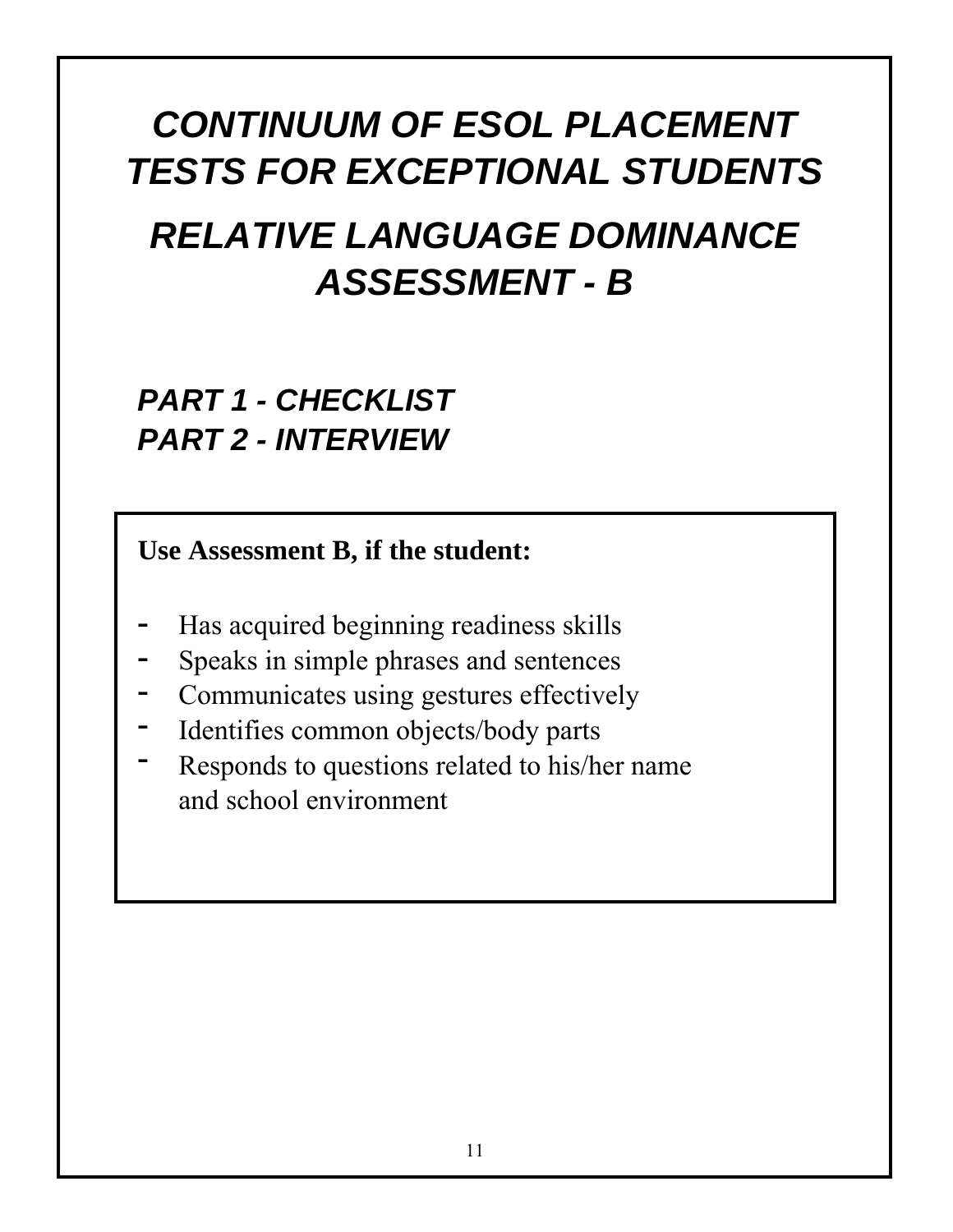### **CONTINUUM OF ESOL PLACEMENT TESTS FOR EXCEPTIONAL STUDENTS**

### **RELATIVE LANGUAGE DOMINANCE ASSESSMENT-B (RLDA-B)**

### **PARTS 1 AND 2**

### **DIRECTIONS FOR ADMINISTERING THE RLDA-B - PARTS 1 AND 2**

The RLDA-B **must** be administered in both languages (English and the home language) in order to establish language dominance and an ESOL level. The following are the guidelines for administering the RLDA-B - Parts 1 and 2.

- 1. Elicit/observe the responses from the student and/or parent when completing the checklist, Part 1 of the RLDA-B. Then conduct the interview, Part 2 of the RLDA-B, with the student. The responses to Part 2 are written in the space provided under each question. The responses are all first elicited in English and then in the home language.
- 2. If the response is appropriate, mark the box with a plus (+). If the response is inappropriate or there is no response, mark the box with a minus (-). This must be done for each item in both languages (i.e., English and the home language).
- 3. The entire RLDA-B Parts 1 (checklist) and 2 (interview) must be administered (items 1-26).

### **SCORING PROCEDURES: RLDA-B PARTS 1 AND 2**

- 1. Count the plus (+) marks in the English column and write the number in the space titled Total Pluses in English on the RLDA-B Test Response Sheet and do the same for the Home Language.
- 2. The following chart is used to determine the student's Raw Score and ESOL level.

| <b>ASSESSMENT B</b>                                |                     |                             |  |  |  |  |  |  |  |  |  |
|----------------------------------------------------|---------------------|-----------------------------|--|--|--|--|--|--|--|--|--|
| <b>Total</b><br><b>Pluses in</b><br><b>English</b> | Raw<br><b>Score</b> | <b>ESOL</b><br><b>Level</b> |  |  |  |  |  |  |  |  |  |
| $0-5$                                              |                     | 1                           |  |  |  |  |  |  |  |  |  |
| $6 - 10$                                           | 8                   | $\mathbf{I}$                |  |  |  |  |  |  |  |  |  |
| $11 - 16$                                          | 12                  | Ш                           |  |  |  |  |  |  |  |  |  |
| $17 - 22$                                          | 16                  | IV                          |  |  |  |  |  |  |  |  |  |
| $23 - 26$                                          | 20                  |                             |  |  |  |  |  |  |  |  |  |

3. Write the student's ESOL level in the space provided on RLDA-B Test Response Sheet.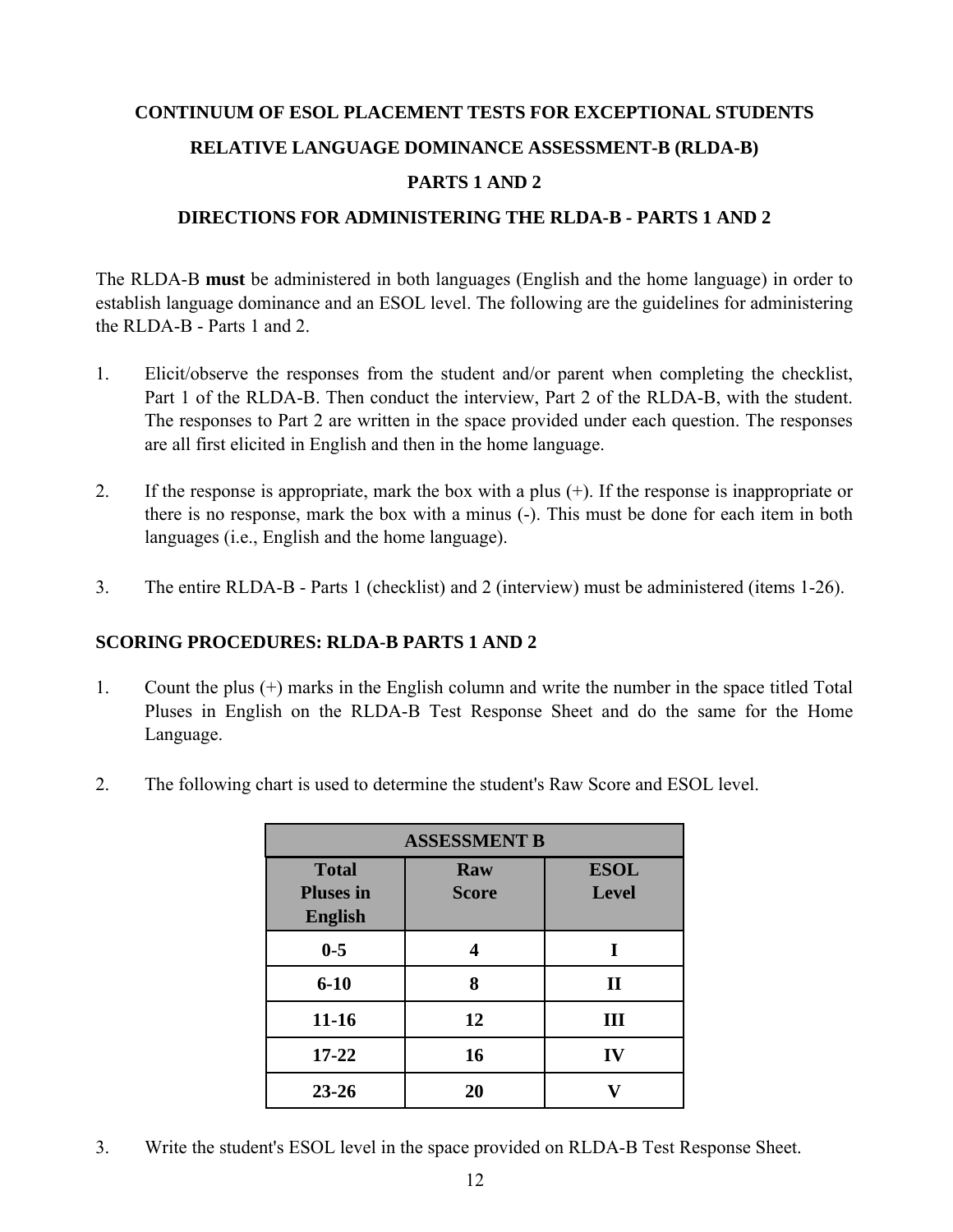

### **Miami-Dade County Public Schools Bilingual/ESOL ESE Program**

### **CONTINUUM OF ESOL PLACEMENT TESTS FOR EXCEPTIONAL STUDENTS CHART**

### **Student's Name:**

**ID#:**

| <b>Assessment</b><br><b>Levels</b>                                        | Description of Socio-communicative and<br><b>Academic Language Skills</b><br>(Receptive/Expressive)                                                                                                                                                                                                                 | <b>Suggested Test to be Used</b>                                                                                                                                                                                                                         |
|---------------------------------------------------------------------------|---------------------------------------------------------------------------------------------------------------------------------------------------------------------------------------------------------------------------------------------------------------------------------------------------------------------|----------------------------------------------------------------------------------------------------------------------------------------------------------------------------------------------------------------------------------------------------------|
| <b>ASSESSMENT A</b><br>Teacher/Examiner<br>Date<br><b>Initials</b>        | Use Assessment A, if the student:<br>- Retains a story with visual prompts, if necessary<br>- Has acquired readiness/literacy skills<br>- Speaks in complete sentences or phrases<br>- Maintains a conversation<br>- Maintains a topic<br>- Uses language to interact with others                                   | <b>Miami-Dade County Public</b><br><b>Schools Oral Language</b><br><b>Proficiency Scale-Revised</b><br>and/or Miami-Dade County<br><b>Modified Oral Language</b><br><b>Proficiency Scale-Revised</b><br>Prekindergarten through<br><b>Twelfth Grades</b> |
| <b>ASSESSMENT B</b><br><b>Teacher/Examiner</b><br>Date<br><b>Initials</b> | Use Assessment B, if the student:<br>- Has acquired beginning readiness skills<br>- Speaks in phrases and simple sentences<br>- Communicates using gestures effectively<br>- Identifies common objects/body parts<br>- Responds to questions related to his/her home<br>and school environment                      | <b>Relative Language Dominance</b><br><b>Assessment (RLDA) - B</b><br>Part 1 - Checklist<br>Part 2 - Interview                                                                                                                                           |
| <b>ASSESSMENT C</b><br>Teacher/Examiner<br>Date<br><b>Initials</b>        | Use Assessment C, if the student:<br>Uses one or all of the following:<br>- Sign language<br>- Purposeful gestures<br>- Non-speech sounds<br>- PECS/pictures<br>- Follows one step directions<br>- Responds to "look here"/"come here"<br>- Identifies objects<br>- Uses intelligible words<br>- Nods "yes" or "no" | <b>Relative Language Dominance</b><br>Assessment (RLDA) - C                                                                                                                                                                                              |
| <b>ASSESSMENT D</b><br><b>Teacher/Examiner</b><br>Date<br><b>Initials</b> | Use Assessment D, if the student:<br>- Fixates on speaker for a period of time (e.g.,<br>three seconds)<br>- Makes facial expressions or changes posture<br>when spoken to<br>Uses different types of cries<br>- Responds to sounds and/or name<br>- Produces non-speech sounds                                     | <b>Relative Language Dominance</b><br><b>Assessment (RLDA) - D</b><br>Part 1 - Checklist<br>Part 2 - Home Language<br><b>Screening Questionnaire</b>                                                                                                     |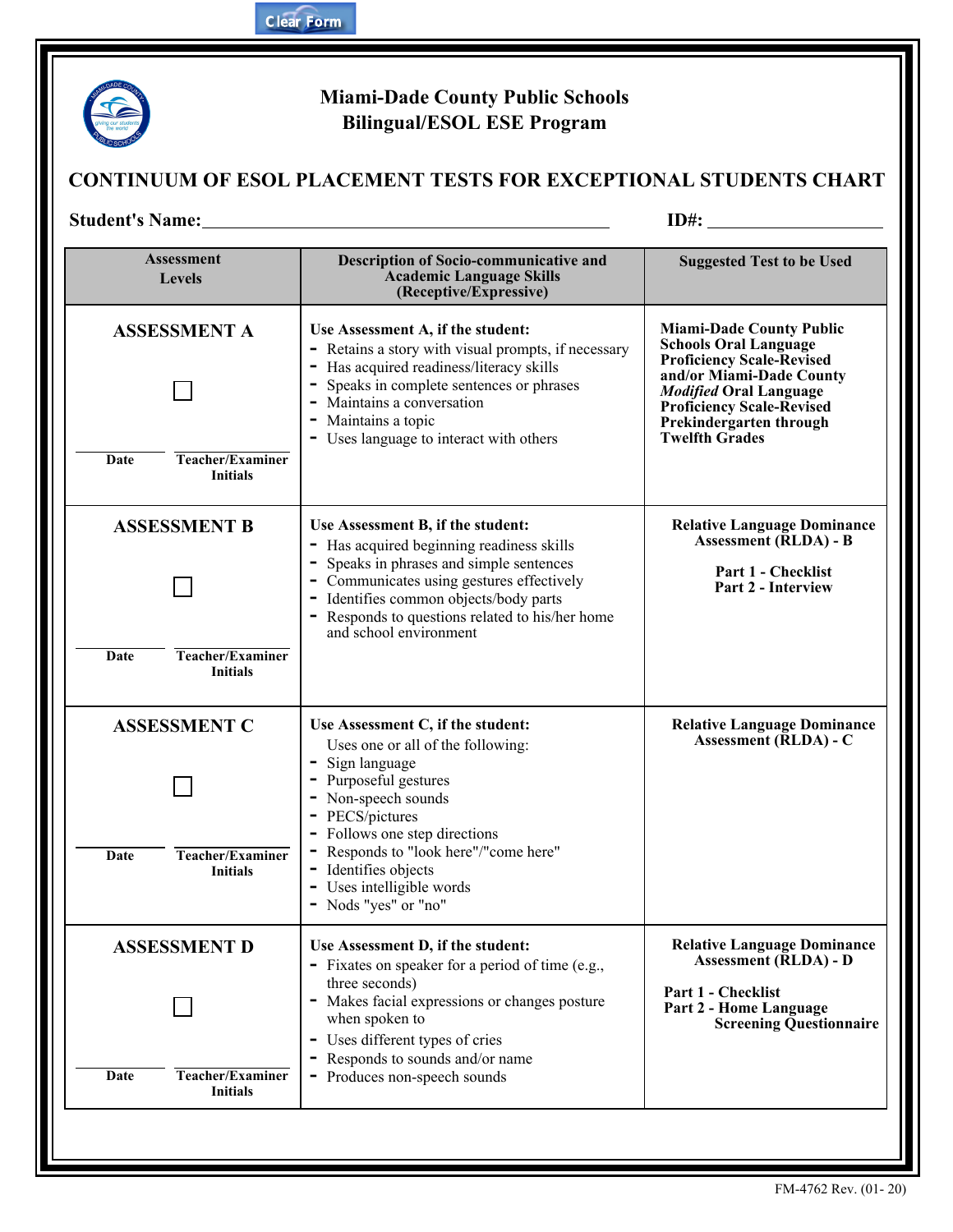|        |                            |                                                                                                                  |                               |                                   |         | <b>DOC</b><br><b>TYPE 4762</b> |                      |  |
|--------|----------------------------|------------------------------------------------------------------------------------------------------------------|-------------------------------|-----------------------------------|---------|--------------------------------|----------------------|--|
|        |                            |                                                                                                                  | DIVISION OF SPECIAL EDUCATION |                                   |         | <b>DATE</b><br>(MM/DD/YY)      |                      |  |
|        |                            | PRINT STUDENT'S NAME                                                                                             | (LAST)                        | (FIRST)                           | (M.I.)  | <b>STUDENT</b><br>ID. NO.      |                      |  |
|        |                            | <b>RELATIVE LANGUAGE DOMINANCE ASSESSMENT B</b>                                                                  |                               | CONTINUUM OF ESOL PLACEMENT TESTS |         |                                |                      |  |
|        |                            | School: Crade: Date of Assessment:                                                                               |                               |                                   |         |                                |                      |  |
|        |                            | Examiner(s): Respondent: Respondent:                                                                             |                               |                                   |         |                                |                      |  |
|        |                            | Total Pluses in English _________ Raw Score __________ ESOL Level _______                                        |                               |                                   |         |                                |                      |  |
| Part I |                            | Total Pluses in Home Language ______                                                                             |                               |                                   | English |                                | <b>Home Language</b> |  |
| 1.     |                            | Follows one step command                                                                                         |                               |                                   |         |                                |                      |  |
| 2.     |                            | Nods head for "yes" or "no" when responding to a request for<br>example, "Do you want milk?"                     |                               |                                   |         |                                |                      |  |
| 3.     |                            | Responds to "Come here" without a gestural cue.                                                                  |                               |                                   |         |                                |                      |  |
| 4.     |                            | Responds to "Look at the _______."(choose an object in the<br>classroom) without a gestural cue.                 |                               |                                   |         |                                |                      |  |
| 5.     |                            | Identifies four colors (receptively and/or expressively)                                                         |                               |                                   |         |                                |                      |  |
| 6.     | Imitates two-four words    |                                                                                                                  |                               |                                   |         |                                |                      |  |
| 7.     |                            | Says one word spontaneously throughout the day                                                                   |                               |                                   |         |                                |                      |  |
|        |                            | 8. Says three words spontaneously throughout the day                                                             |                               |                                   |         |                                |                      |  |
| 9.     |                            | Identifies (e.g., points to) at least three food items when told their<br>names, for example "Show me the milk." |                               |                                   |         |                                |                      |  |
|        |                            | 10. Names four objects in the room                                                                               |                               |                                   |         |                                |                      |  |
|        |                            | 11. Identifies six of the following body parts: eyes; nose; ears;<br>mouth; hands; feet; head; hair              |                               |                                   |         |                                |                      |  |
| 12.    |                            | Says first name when responding to the question "What is your name?"                                             |                               |                                   |         |                                |                      |  |
|        |                            | 13. Communicates in 1-2 word phrases                                                                             |                               |                                   |         |                                |                      |  |
|        | 14. Says full name         |                                                                                                                  |                               |                                   |         |                                |                      |  |
|        | recognizable words         | 15. Sings/recites parts of songs (e.g., nursery rhymes; rap songs) with                                          |                               |                                   |         |                                |                      |  |
|        | 16. Makes verbal greetings |                                                                                                                  |                               |                                   |         |                                |                      |  |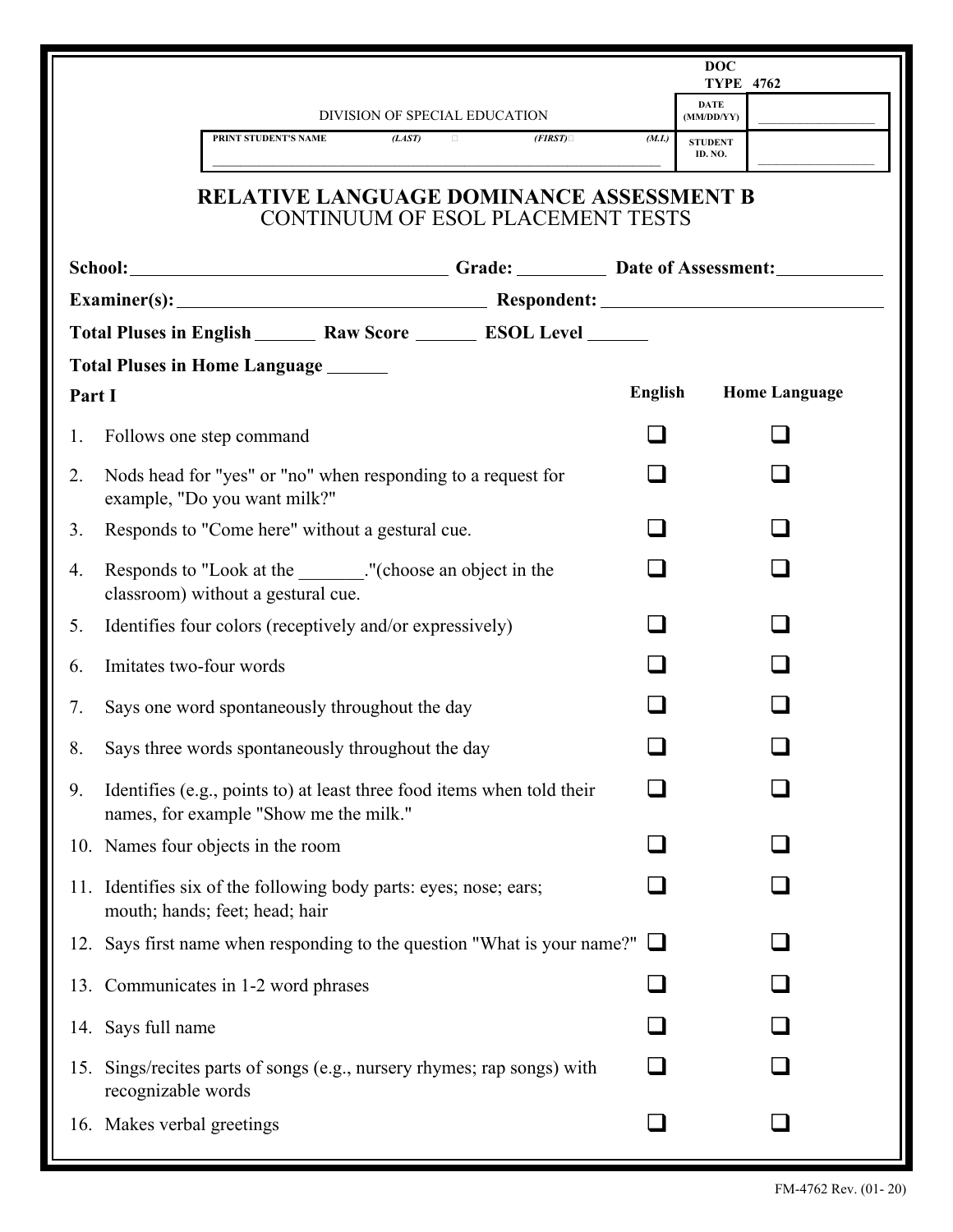| RLDA - B (Cont.)<br>Part II |                                                                                                                                                                                                                                                                                                                    |
|-----------------------------|--------------------------------------------------------------------------------------------------------------------------------------------------------------------------------------------------------------------------------------------------------------------------------------------------------------------|
| each response.              | Write the student's response to the following questions. Write a plus or minus in the box provided following                                                                                                                                                                                                       |
|                             | 17. What is your teacher's name? and/or What grade are you in? (If appropriate)<br>English and the contract of the contract of the contract of the contract of the contract of the contract of the contract of the contract of the contract of the contract of the contract of the contract of the contract of th  |
|                             |                                                                                                                                                                                                                                                                                                                    |
| home?")                     | 18. Who lives with you at home? (Probe: Teacher may state for example "Does your mommy live at                                                                                                                                                                                                                     |
|                             | English experience and the contract of the contract of the contract of the contract of the contract of the contract of the contract of the contract of the contract of the contract of the contract of the contract of the con                                                                                     |
|                             |                                                                                                                                                                                                                                                                                                                    |
|                             | Home Language                                                                                                                                                                                                                                                                                                      |
|                             |                                                                                                                                                                                                                                                                                                                    |
|                             | 19. Use a picture from M-DCOLPS-R (use grade appropriate level) - and state "Tell me about this picture".<br>[Use the following questions to further probe. What do you see in this picture? Do you see a ______,<br>[? What do you see? What is (the man) doing? Where are they (e.g., going, sitting, playing?)] |
|                             |                                                                                                                                                                                                                                                                                                                    |
|                             | English<br>,我们也不会有什么。""我们的人,我们也不会有什么?""我们的人,我们也不会有什么?""我们的人,我们也不会有什么?""我们的人,我们也不会有什么?""我们的人                                                                                                                                                                                                                        |
|                             | Home Language                                                                                                                                                                                                                                                                                                      |
| story?)                     | 20. What is your favorite story/book? Tell me the story. (Use probing questions. What happened in the                                                                                                                                                                                                              |
|                             | English and the same state of the state of the state of the state of the state of the state of the state of the state of the state of the state of the state of the state of the state of the state of the state of the state                                                                                      |
|                             |                                                                                                                                                                                                                                                                                                                    |
|                             | Home Language                                                                                                                                                                                                                                                                                                      |
| 21.<br>ப                    | What do you do when there is no school?<br>English                                                                                                                                                                                                                                                                 |
|                             |                                                                                                                                                                                                                                                                                                                    |
|                             | Home Language                                                                                                                                                                                                                                                                                                      |
|                             |                                                                                                                                                                                                                                                                                                                    |
|                             |                                                                                                                                                                                                                                                                                                                    |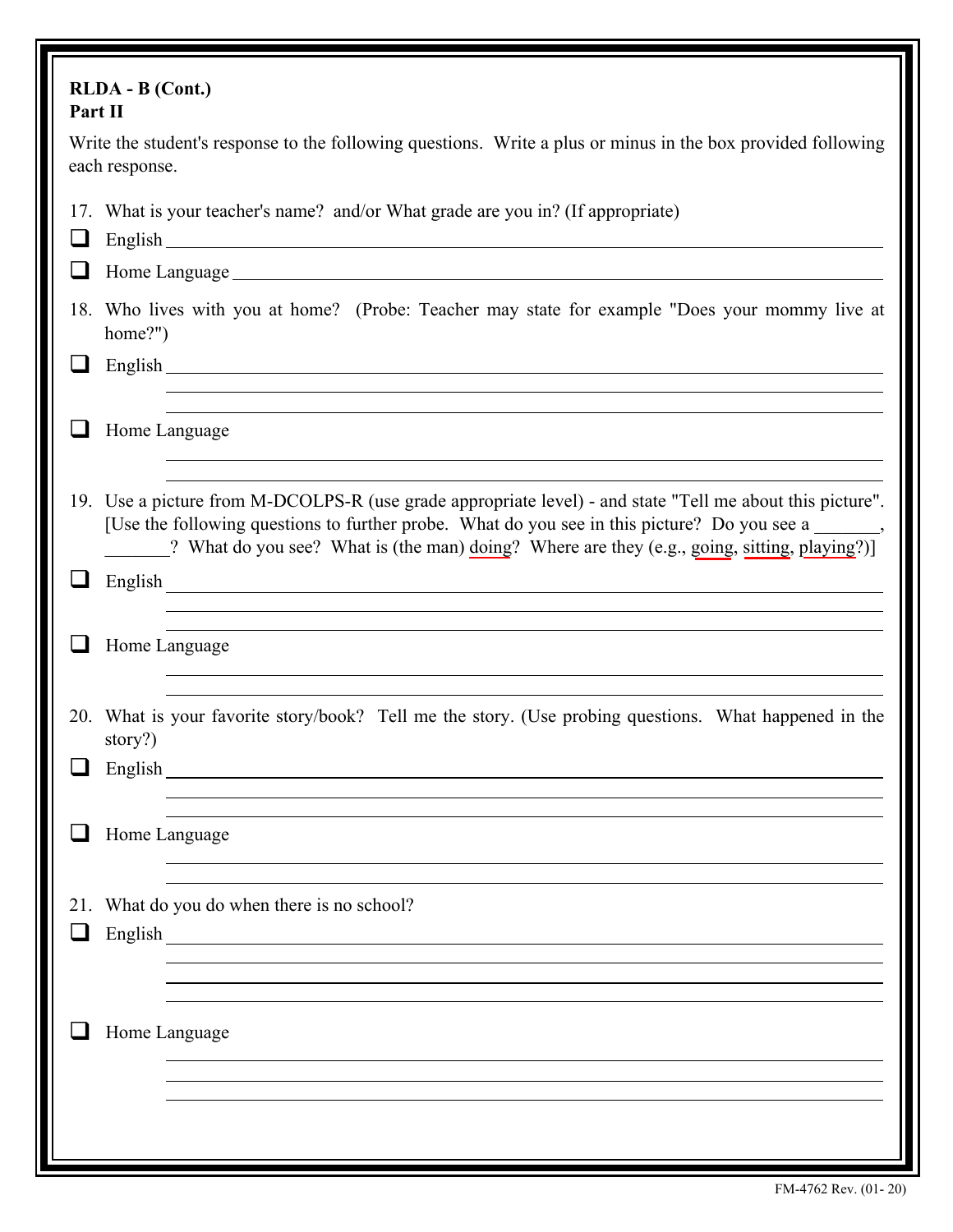| <b>ASSESSMENT B - Part II (Cont.)</b>                                                                                                                                                                                                                                                                                                                                                                                                                                                                                                               |
|-----------------------------------------------------------------------------------------------------------------------------------------------------------------------------------------------------------------------------------------------------------------------------------------------------------------------------------------------------------------------------------------------------------------------------------------------------------------------------------------------------------------------------------------------------|
| 22. Do you have a friend/relative (e.g., brother)? (If a student answers NO, ask him if he knows somebody<br>in his class) What does (name of friend/sister) do with you? (e.g., Do you play?)<br>English experience and the contract of the contract of the contract of the contract of the contract of the contract of the contract of the contract of the contract of the contract of the contract of the contract of the con<br>⊔                                                                                                               |
| Tell me what you did this morning.<br>23.<br>English experience and the contract of the contract of the contract of the contract of the contract of the contract of the contract of the contract of the contract of the contract of the contract of the contract of the con<br>$\sqcup$                                                                                                                                                                                                                                                             |
| 24. What do you do if you break the point of your pencil/break a toy?<br>English experience and the contract of the contract of the contract of the contract of the contract of the contract of the contract of the contract of the contract of the contract of the contract of the contract of the con<br>$\Box$<br>Home Language experience and the contract of the contract of the contract of the contract of the contract of the contract of the contract of the contract of the contract of the contract of the contract of the contract of t |
| 25a. Primary Students<br>1. What does a mommy/daddy or mom/dad do at home (if needed, refer to question #18)<br>English<br>ப                                                                                                                                                                                                                                                                                                                                                                                                                        |
| 25b. Intermediate/Secondary Students<br>1. What does a police officer do?<br>ப<br>26. What is your favorite TV show, video or movie? (Teacher may probe such as "Do you like Sesame                                                                                                                                                                                                                                                                                                                                                                 |
| Street"?) Tell me about it.<br>English                                                                                                                                                                                                                                                                                                                                                                                                                                                                                                              |
| Home Language<br><b>COMMENTS:</b>                                                                                                                                                                                                                                                                                                                                                                                                                                                                                                                   |
|                                                                                                                                                                                                                                                                                                                                                                                                                                                                                                                                                     |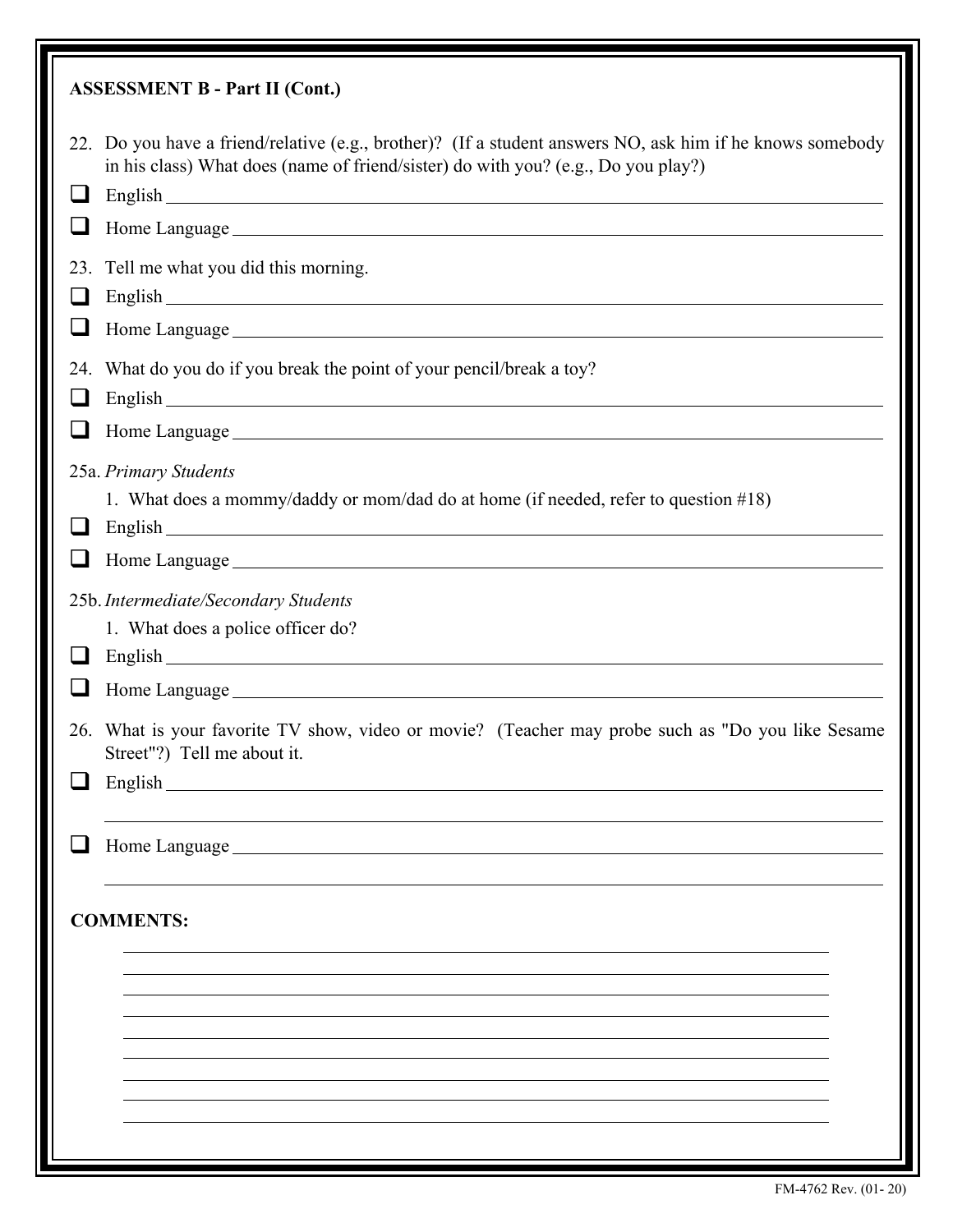## *CONTINUUM OF ESOL PLACEMENT TESTS FOR EXCEPTIONAL STUDENTS*

# *RELATIVE LANGUAGE DOMINANCE ASSESSMENT - C*

## *CHECKLIST*

**Use Assessment C, if the student: uses one or all of the following:**

- uses sign language **-**
- uses purposeful gestures **-**
- produces non-speech sounds **-**
- uses Picture Exchange Communication System(PECS)/pictures **-**
- follows one step directions **-**
- responds to "look here"/"come here" **-**
- identifies objects **-**
- uses intelligible words **-**
- nods yes or no **-**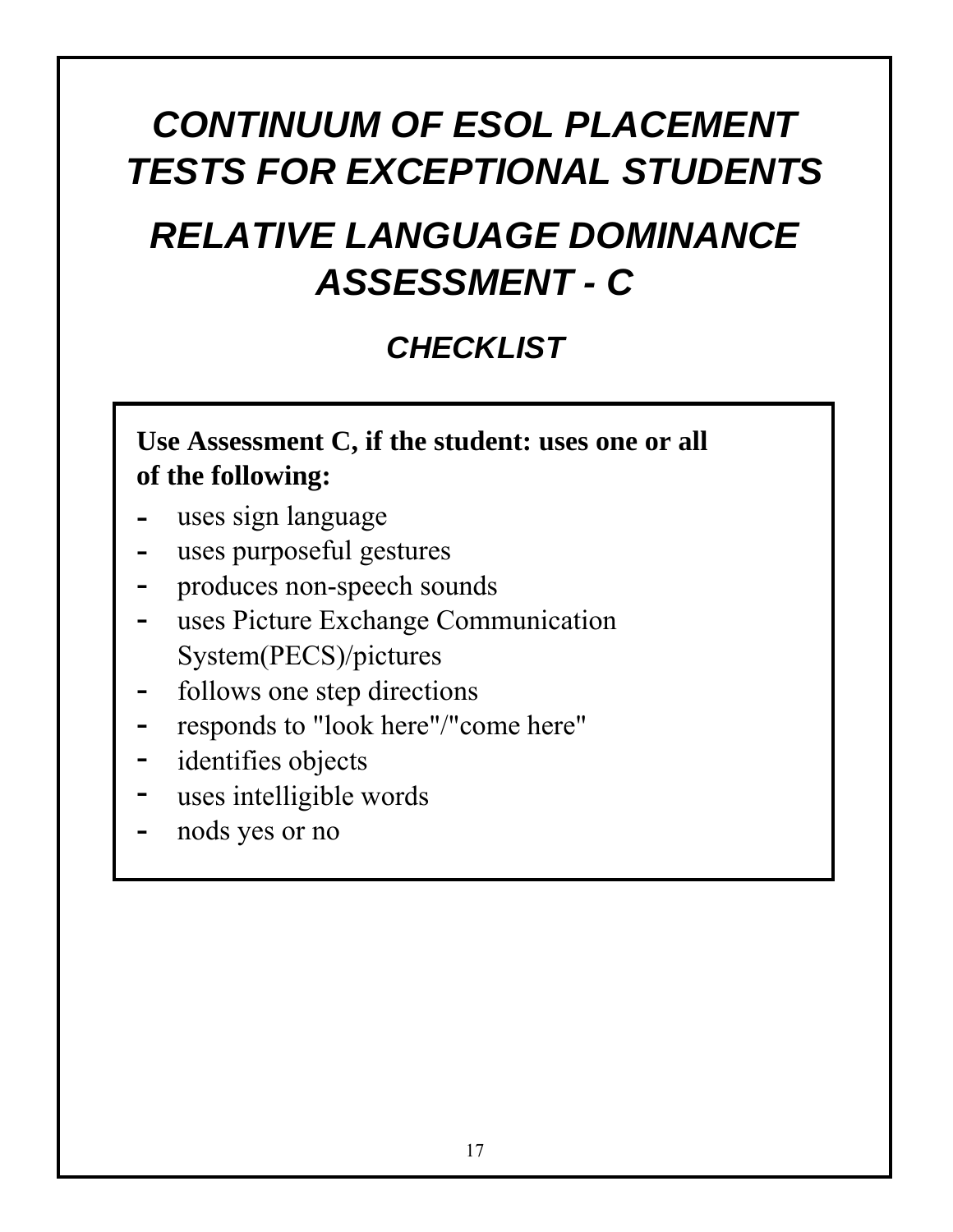### **CONTINUUM OF ESOL PLACEMENT TESTS FOR EXCEPTIONAL STUDENTS RELATIVE LANGUAGE DOMINANCE ASSESSMENT-C (RLDA-C) DIRECTIONS FOR ADMINISTERING THE RLDA-C**

The RLDA-C checklist **must** be administered in both languages (English and the home language) in order to establish language dominance and an ESOL level. The following are the guidelines for administering the checklist:

- 1. Elicit/observe the responses from the student and/or parent when completing the checklist. The responses are all first elicited in English and then in the home language.
- 2. If the response is appropriate, mark the box with a plus (+). If the response is inappropriate or there is no response, mark the box with a minus (-). This must be done for each item in both languages (i.e., English and the home language).
- 3. The entire RLDA-C checklist must be administered (items 1-19).

### **SCORING PROCEDURES: RLDA-C**

- 1. Count the plus (+) marks in the English column and write the number in the Total Pluses in English on the RLDA-C Test Response Sheet (page 20).
- 2. The following chart is used to determine the student's Raw Score and ESOL level.

| <b>ASSESSMENT C</b>                                |                     |                             |  |  |  |  |  |  |  |  |  |
|----------------------------------------------------|---------------------|-----------------------------|--|--|--|--|--|--|--|--|--|
| <b>Total</b><br><b>Pluses in</b><br><b>English</b> | Raw<br><b>Score</b> | <b>ESOL</b><br><b>Level</b> |  |  |  |  |  |  |  |  |  |
| $1-4$                                              | Δ                   | I                           |  |  |  |  |  |  |  |  |  |
| $5 - 8$                                            | 8                   | $\mathbf{I}$                |  |  |  |  |  |  |  |  |  |
| $9-12$                                             | 12                  | Ш                           |  |  |  |  |  |  |  |  |  |
| $13 - 16$                                          | 16                  | IV                          |  |  |  |  |  |  |  |  |  |
| $17-19$                                            | 20                  |                             |  |  |  |  |  |  |  |  |  |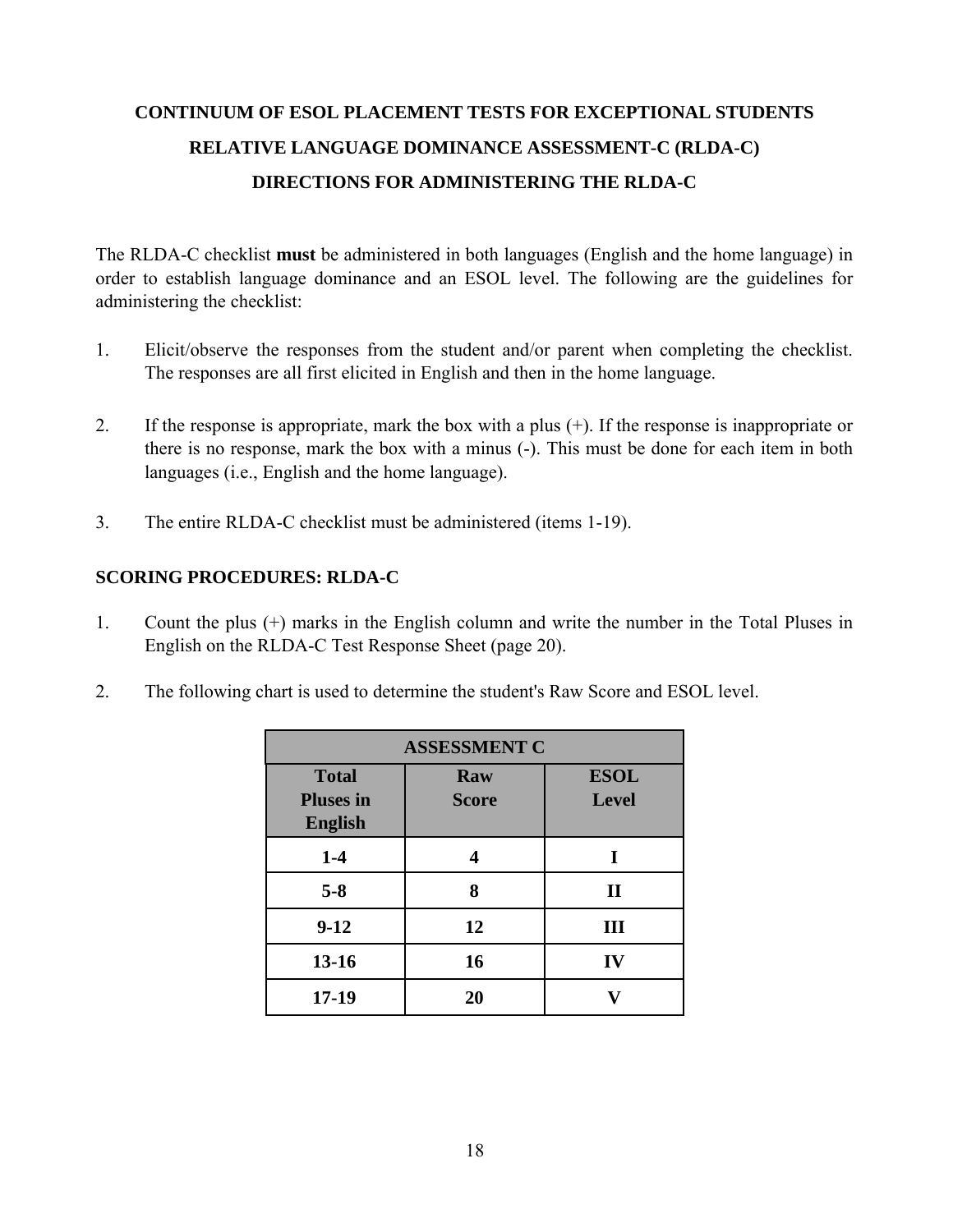|    |                       |                                                                                                                      |                               |                                          |         | <b>DOC</b><br><b>TYPE 4762</b> |                      |  |
|----|-----------------------|----------------------------------------------------------------------------------------------------------------------|-------------------------------|------------------------------------------|---------|--------------------------------|----------------------|--|
|    |                       |                                                                                                                      | DIVISION OF SPECIAL EDUCATION |                                          |         | <b>DATE</b><br>(MM/DD/YY)      |                      |  |
|    |                       | PRINT STUDENT'S NAME                                                                                                 | (LAST)                        | (FIRST)                                  | (M.L.)  | <b>STUDENT</b><br>ID. NO.      |                      |  |
|    |                       | <b>RELATIVE LANGUAGE DOMINANCE ASSESSMENT C</b>                                                                      |                               | <b>CONTINUUM OF ESOL PLACEMENT TESTS</b> |         |                                |                      |  |
|    |                       | School: Crade: Date of Assessment:                                                                                   |                               |                                          |         |                                |                      |  |
|    |                       | Examiner(s): Respondent: Respondent:                                                                                 |                               |                                          |         |                                |                      |  |
|    |                       | Total Pluses in English _________ Raw Score __________ ESOL Level _______                                            |                               |                                          |         |                                |                      |  |
|    |                       | Total Pluses in Home Language ______                                                                                 |                               |                                          | English |                                | <b>Home Language</b> |  |
| 1. |                       | Turns eyes and/or head toward verbalizations                                                                         |                               |                                          |         |                                |                      |  |
| 2. | Focuses on speaker    |                                                                                                                      |                               |                                          |         |                                |                      |  |
| 3. | adult/peers           | Smiles purposefully in response to verbal interactions with                                                          |                               |                                          |         |                                |                      |  |
| 4. | Vocalizes when spoken |                                                                                                                      |                               |                                          |         |                                |                      |  |
| 5. |                       | Responds to name (pronounced in English; responds to<br>name pronounced in Home Language)                            |                               |                                          |         |                                |                      |  |
| 6. |                       | Follows one step command                                                                                             |                               |                                          |         |                                |                      |  |
| 7. |                       | Responds to a verbal greeting (e.g., smile; hello)                                                                   |                               |                                          |         |                                |                      |  |
| 8. |                       | Attempts to imitate words/sounds                                                                                     |                               |                                          |         |                                |                      |  |
| 9. |                       | Given three like objects, the student will select the big one<br>For example - "Show me the big _________".          |                               |                                          |         |                                |                      |  |
|    |                       | 10. Shakes head "no" or "yes" when given choices                                                                     |                               |                                          |         |                                |                      |  |
|    |                       | 11. Responds to, "Come here" without a gestural cue                                                                  |                               |                                          |         |                                |                      |  |
|    |                       | 12. Responds to "Look at the subseteur (choose an object in the<br>classroom)" without a gestural cue                |                               |                                          |         |                                |                      |  |
|    |                       | 13. Points/gestures/identifies at least two objects of food<br>when told their names, for example "Show me the milk" |                               |                                          |         |                                |                      |  |
|    |                       |                                                                                                                      |                               |                                          |         |                                |                      |  |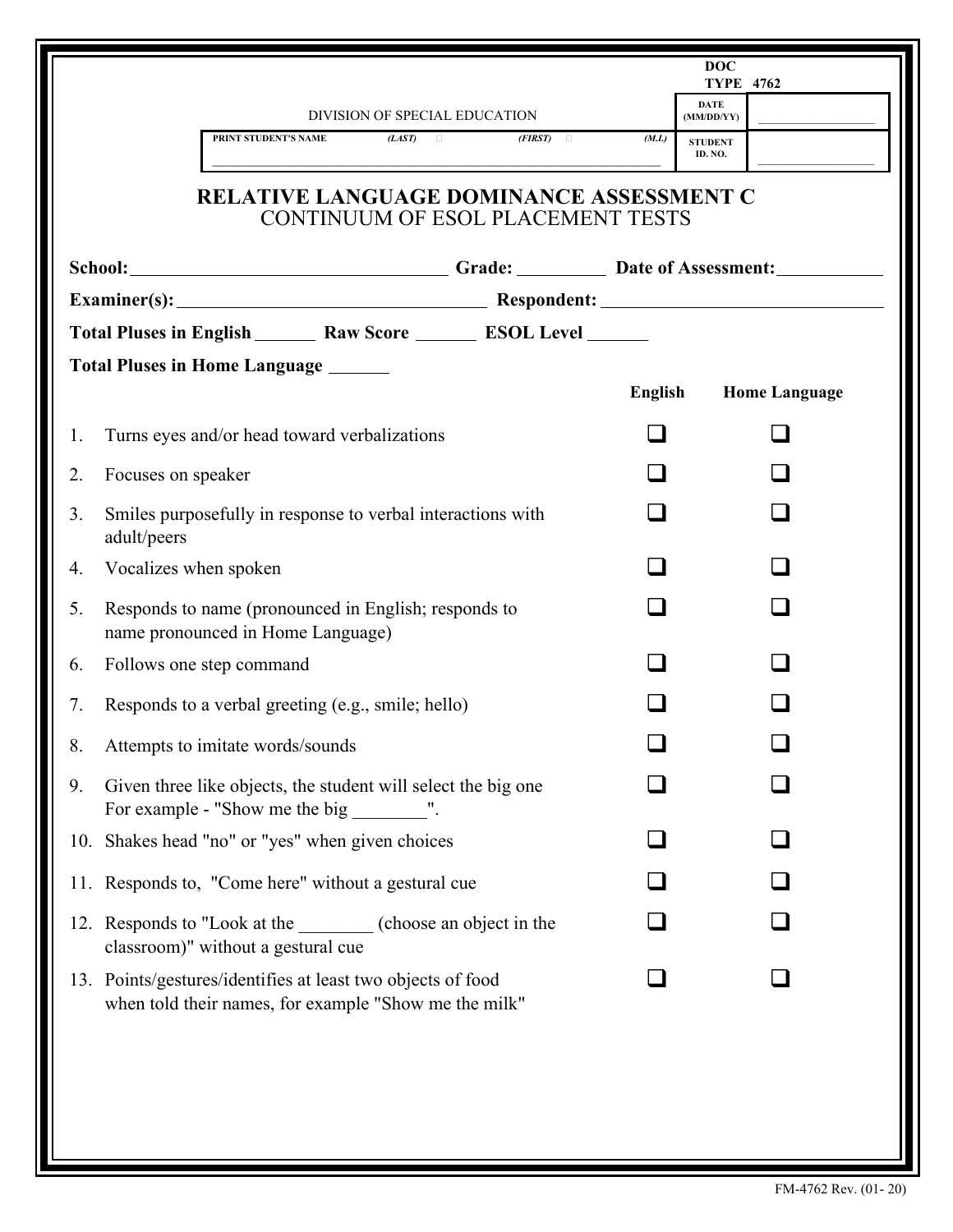| $RLDA - C$ (Cont.)                                                                                                                                                                                                                                     | <b>English</b> | <b>Home Language</b> |  |
|--------------------------------------------------------------------------------------------------------------------------------------------------------------------------------------------------------------------------------------------------------|----------------|----------------------|--|
| 14. Points/gestures/identifies two articles of clothing when told<br>their names, for example "Show me the shoes"                                                                                                                                      |                |                      |  |
| 15. Points/gestures/identifies four objects from items in the room<br>when told their names                                                                                                                                                            |                |                      |  |
| 16. Identifies two common body parts such as eyes; mouth and nose<br>when requested                                                                                                                                                                    |                |                      |  |
| 17. Responds to the prepositions "in" and "out" (use classroom<br>materials as appropriate), for example "Put the block in the box.<br>Take the block out of the box." Note: Student must demonstrate<br>both prepositions to get credit for this item |                |                      |  |
| 18. Identifies one color (receptively and/or expressively)                                                                                                                                                                                             |                |                      |  |
| 19. Given the function, the student will identify the familiar object<br>when given a choice of three objects. For example, What do<br>you eat with?" Examiner shows a spoon, a ball, a book                                                           |                |                      |  |

### **COMMENTS:**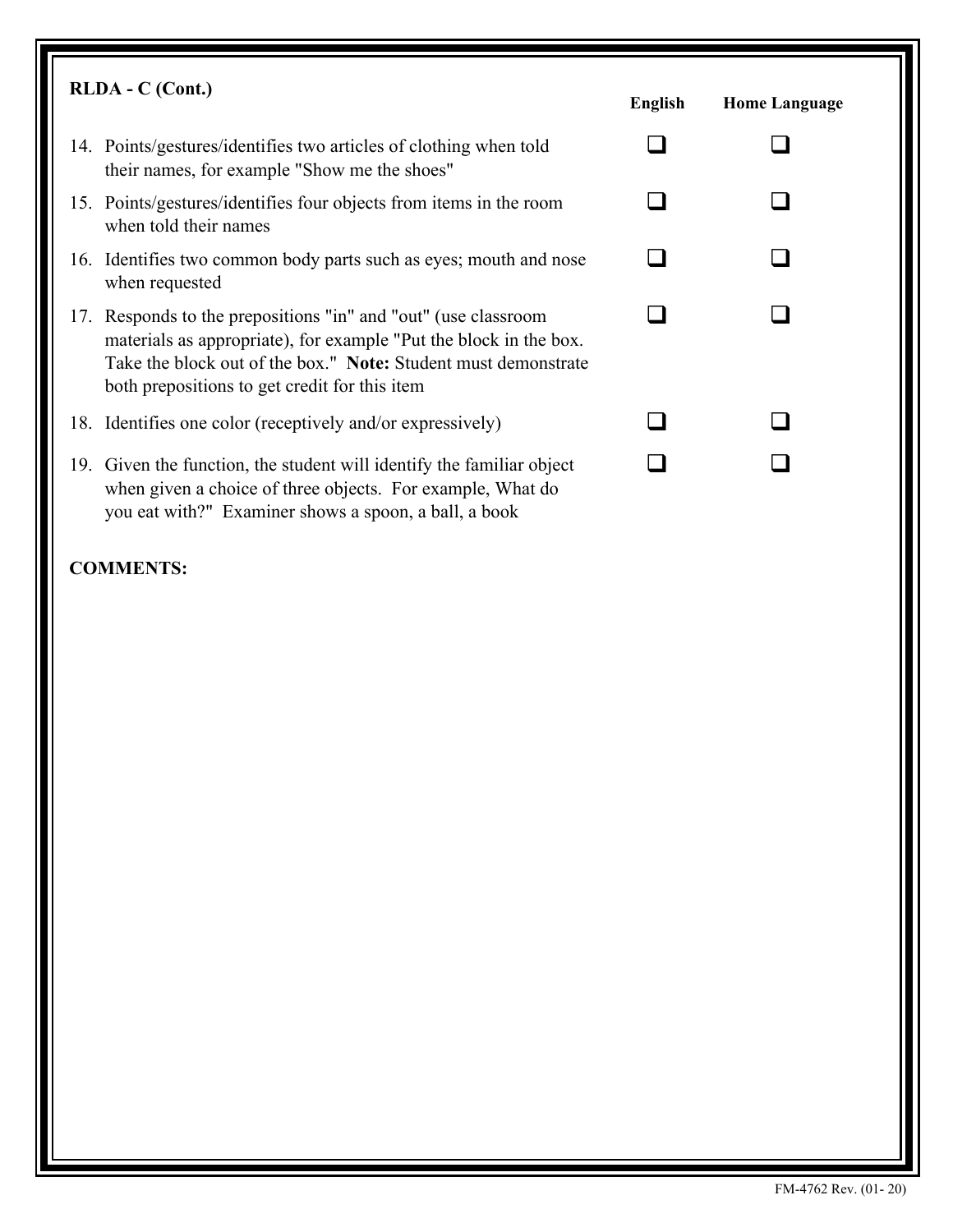# *CONTINUUM OF ESOL PLACEMENT TESTS FOR EXCEPTIONAL STUDENTS RELATIVE LANGUAGE DOMINANCE ASSESSMENT - D*

## *PART 1 - CHECKLIST PART 2 - HOME LANGUAGE SCREENING QUESTIONNAIRE*

**Use Assessment D, if the student:**

- Fixates on speaker for a period of time (e.g., three seconds). **-**
- Makes facial expressions or changes posture when spoken to **-**
- Uses different types of cries **-**
- Responds to sounds and/or name **-**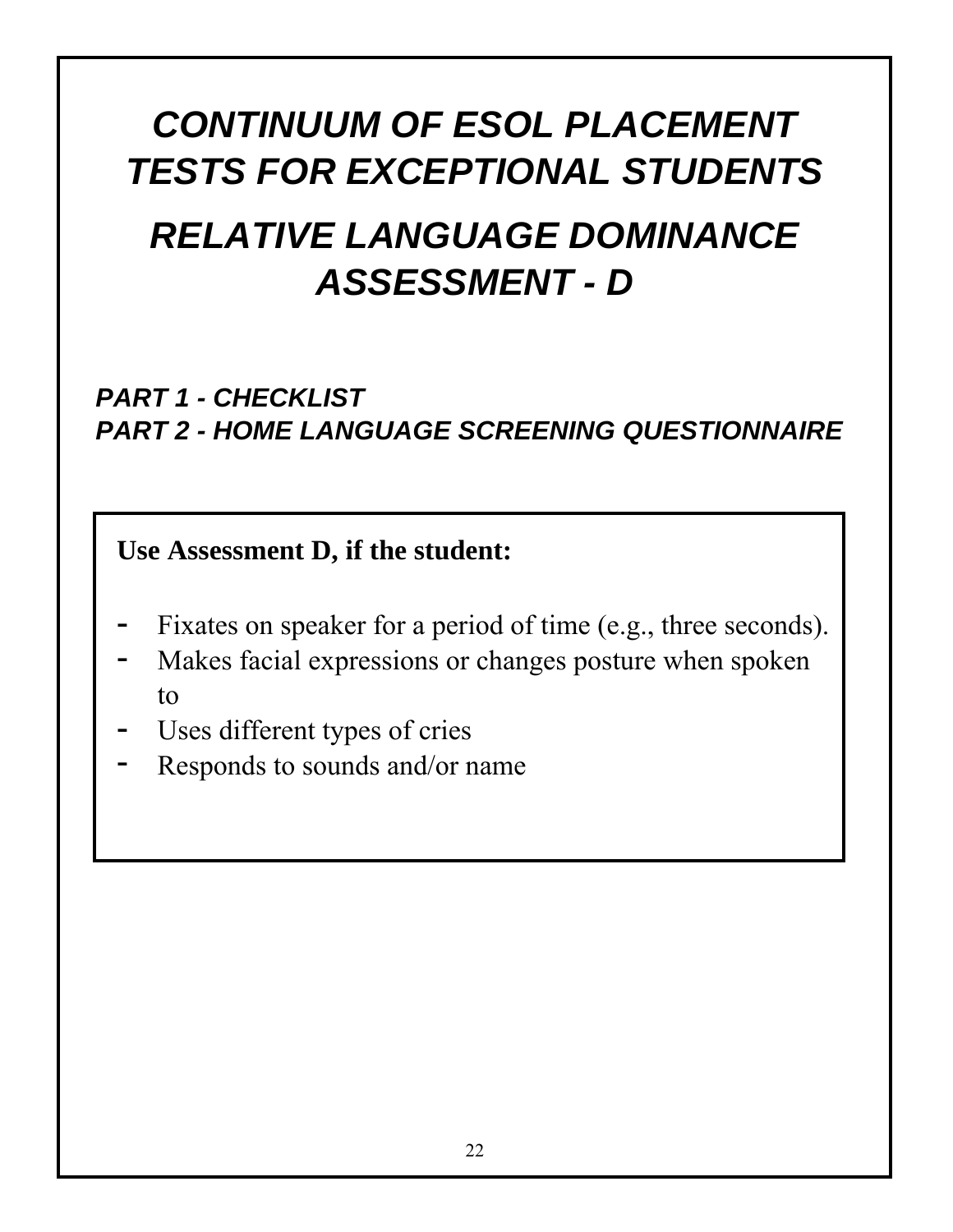### **CONTINUUM OF ESOL PLACEMENT TESTS FOR EXCEPTIONAL STUDENTS RELATIVE LANGUAGE DOMINANCE ASSESSMENT-D (RLDA-D) DIRECTIONS FOR ADMINISTERING THE RLDA-D**

The responses to the checklist **must** be administered in both languages (English and the home language). In addition, the attached Home Language Screening Questionnaire (HLSQ) must be administered to the parent. The parent must sign the HLSQ. The following are the guidelines for administering the checklist:

- 1. Elicit/observe the responses from the student and/or parent when completing the checklist. The checklist is administered in both languages.
- 2. Administer the HLSQ to the parent, have the parents sign the HLSQ, and complete Part II on the RLDA-D Test Response Sheet (page 25).

The following are guidelines administering the checklist:

### **SCORING PROCEDURES: RLDA-D**

- 1. Determine the language dominance of the student based on both instruments, checklist and HLSQ. If the student is dominant in English the student is considered an ESOL level 5. (Raw Score 20). If the student is dominant in the home language the student is considered an ESOL level 1 (Raw Score 4).
- 2. The following chart is used to determine the student's raw Score and ESOL level based on the responses to the checklist and HLSQ.

| <b>ASSESSMENT D</b>                               |                  |                   |  |  |  |  |  |  |  |  |  |
|---------------------------------------------------|------------------|-------------------|--|--|--|--|--|--|--|--|--|
|                                                   | <b>Raw Score</b> | <b>ESOL Level</b> |  |  |  |  |  |  |  |  |  |
| Dominant in<br>Home<br>Language<br><b>English</b> |                  |                   |  |  |  |  |  |  |  |  |  |
| <b>Dominant</b><br>in<br><b>English</b>           | 20               |                   |  |  |  |  |  |  |  |  |  |

3. Write the student's ESOL level in the RLDA-D Test Response Sheet (page 25).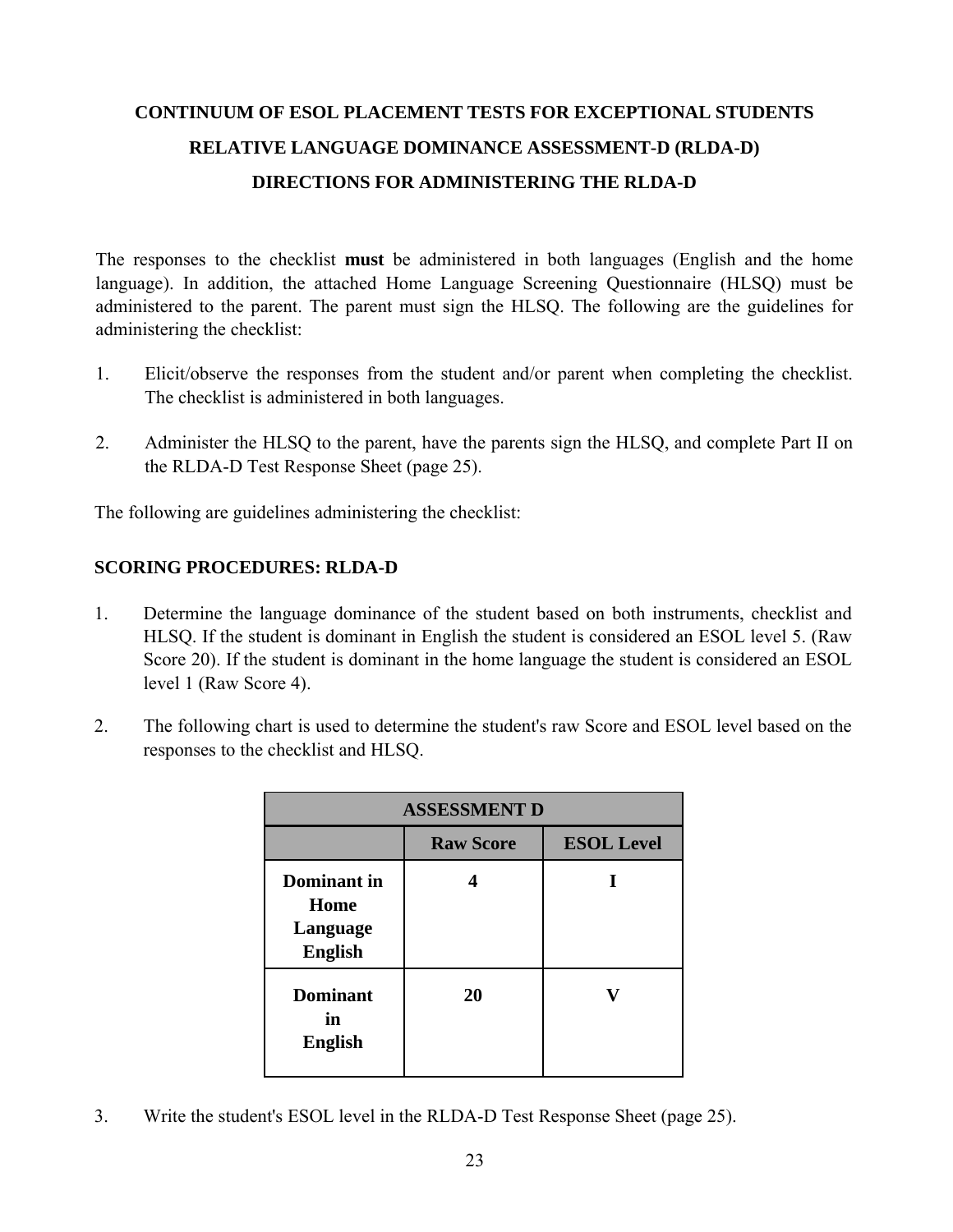|                          |                                                                                                                                                            |               | <b>DOC</b><br><b>TYPE 4762</b> |                      |  |  |
|--------------------------|------------------------------------------------------------------------------------------------------------------------------------------------------------|---------------|--------------------------------|----------------------|--|--|
|                          | DIVISION OF SPECIAL EDUCATION                                                                                                                              |               | <b>DATE</b><br>(MM/DD/YY)      |                      |  |  |
|                          | (LAST)<br>PRINT STUDENT'S NAME<br>(FIRST)                                                                                                                  | (M.I.)        | <b>STUDENT</b><br>ID. NO.      |                      |  |  |
|                          | <b>RELATIVE LANGUAGE DOMINANCE ASSESSMENT D</b><br>CONTINUUM OF ESOL PLACEMENT TESTS                                                                       |               |                                |                      |  |  |
|                          | School: Crade: Date of Assessment:                                                                                                                         |               |                                |                      |  |  |
|                          |                                                                                                                                                            |               |                                |                      |  |  |
|                          | Total Pluses in English _________ Raw Score __________ ESOL Level _______                                                                                  |               |                                |                      |  |  |
|                          | Total Pluses in Home Language ______                                                                                                                       |               |                                |                      |  |  |
| Part I                   | Language Dominance English or Home Language (circle one) Raw Score 4 or 20 (circle one) ESOL Level 1 or 5 (circle one)                                     | English       |                                | <b>Home Language</b> |  |  |
| 1.                       | Turns eyes and/or head towards verbalizations                                                                                                              |               |                                |                      |  |  |
| Focuses on speaker<br>2. |                                                                                                                                                            |               |                                |                      |  |  |
| 3.                       | Vocalizes and/or makes sounds when spoken to                                                                                                               |               |                                |                      |  |  |
| 4.<br>adult/peers        | Smiles purposefully in response to verbal interactions with                                                                                                | $\mathcal{L}$ |                                |                      |  |  |
| 5.<br>(i.e., greetings.) | Shows postural or facial expression during familiar phrases                                                                                                |               |                                |                      |  |  |
| 6.                       | Responds to "Time to go", "Let's eat", "Hi, _____________ ."                                                                                               |               |                                |                      |  |  |
| 7.<br>Home Language.)    | Responds to name (When name is pronounced in English and/or                                                                                                |               |                                |                      |  |  |
| Part II                  |                                                                                                                                                            |               |                                |                      |  |  |
|                          | Administer the Home Language Screening Questionnaire (see attached) to the parent. Determine the use<br>of the home language by answering these questions. |               |                                |                      |  |  |
| 1.<br>in the home.       | The HLSQ indicates that the home language is used most often                                                                                               |               |                                |                      |  |  |
| 2.                       | The HLSQ indicates that English is used most often in the home.                                                                                            |               |                                |                      |  |  |
| <b>COMMENTS:</b>         |                                                                                                                                                            |               |                                |                      |  |  |
|                          |                                                                                                                                                            |               |                                |                      |  |  |
|                          |                                                                                                                                                            |               |                                |                      |  |  |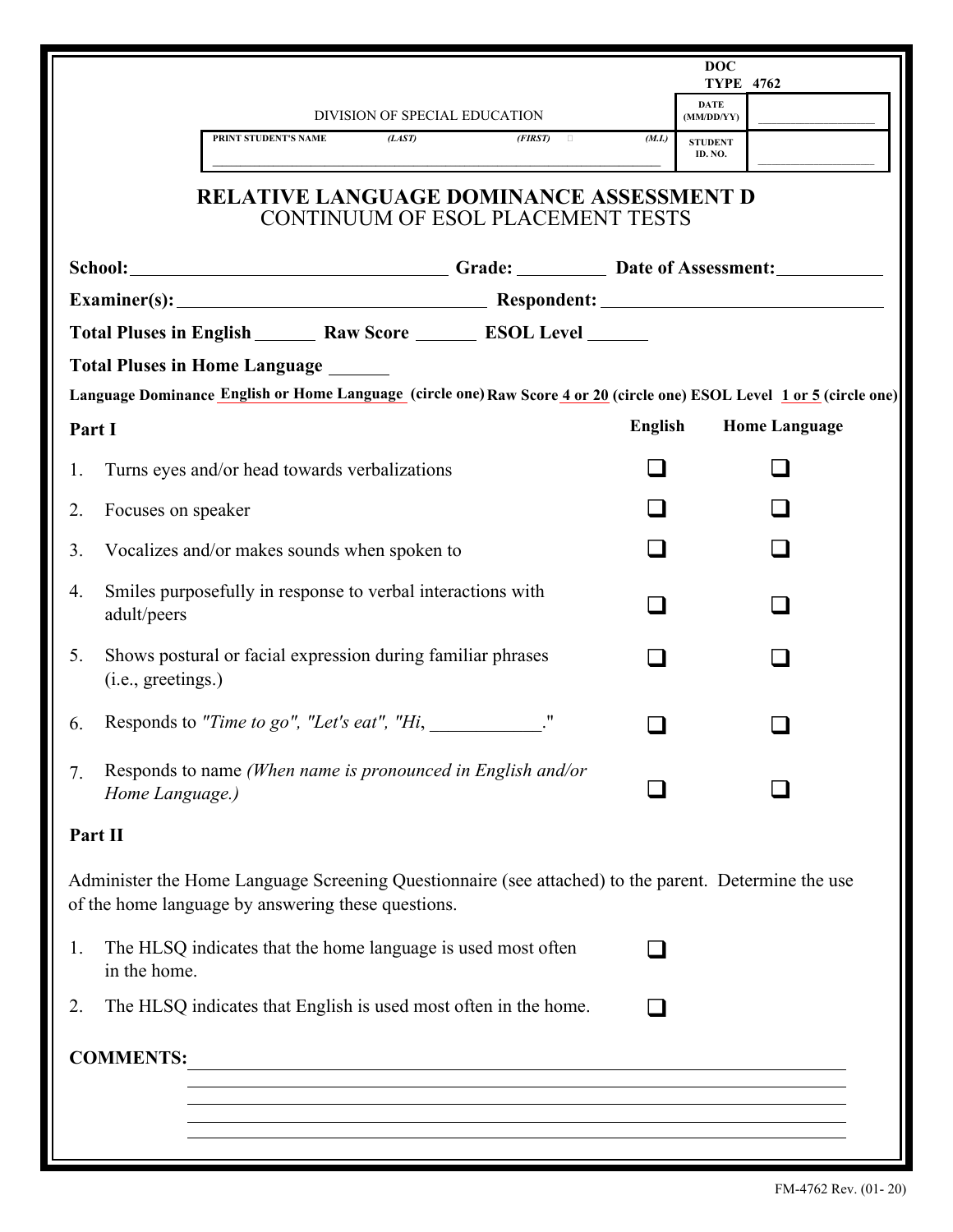

**DOC TYPE 4219E**

|                | <b>MIAMI-DADE COUNTY PUBLIC SCHOOLS</b>                                                                                                                                                                                                                                                                                                                             |        |         |        | <b>DATE</b><br>(MM/DD/YY) |                                           |
|----------------|---------------------------------------------------------------------------------------------------------------------------------------------------------------------------------------------------------------------------------------------------------------------------------------------------------------------------------------------------------------------|--------|---------|--------|---------------------------|-------------------------------------------|
|                | PRINT STUDENT'S NAME                                                                                                                                                                                                                                                                                                                                                | (LAST) | (FIRST) | (M.I.) | <b>STUDENT</b><br>ID. NO. |                                           |
|                | <b>HOME LANGUAGE SCREENING QUESTIONNAIRE</b>                                                                                                                                                                                                                                                                                                                        |        |         |        |                           |                                           |
|                |                                                                                                                                                                                                                                                                                                                                                                     |        |         |        |                           | Grade: Date of Birth:                     |
|                |                                                                                                                                                                                                                                                                                                                                                                     |        |         |        |                           | Father [ ] Mother [ ] Guardian [ ] Other: |
|                | Examiner/Teacher's Name: 1988. Name: 1988. The Second State of the Second State of the Second State of the Second State of the Second State of the Second State of the Second State of the Second State of the Second State of                                                                                                                                      |        |         |        |                           |                                           |
| 1.             |                                                                                                                                                                                                                                                                                                                                                                     |        |         |        |                           |                                           |
| 2.             |                                                                                                                                                                                                                                                                                                                                                                     |        |         |        |                           |                                           |
| 3.             | Does the child have problems communicating at home? Yes/No ________ If yes, explain, how does your child communicate with                                                                                                                                                                                                                                           |        |         |        |                           |                                           |
|                | you?                                                                                                                                                                                                                                                                                                                                                                |        |         |        |                           |                                           |
| 4.             | What language is used with the child?                                                                                                                                                                                                                                                                                                                               |        |         |        |                           |                                           |
| a.             |                                                                                                                                                                                                                                                                                                                                                                     |        |         |        |                           |                                           |
| b.             |                                                                                                                                                                                                                                                                                                                                                                     |        |         |        |                           |                                           |
| c.             |                                                                                                                                                                                                                                                                                                                                                                     |        |         |        |                           |                                           |
| d.             |                                                                                                                                                                                                                                                                                                                                                                     |        |         |        |                           |                                           |
| 5 <sub>1</sub> |                                                                                                                                                                                                                                                                                                                                                                     |        |         |        |                           |                                           |
| 6.             | In what country, and when, was the child first introduced to English? Age: Age: Age:                                                                                                                                                                                                                                                                                |        |         |        |                           |                                           |
| 7.             | Describe the setting in which the child first learned English.                                                                                                                                                                                                                                                                                                      |        |         |        |                           |                                           |
|                | 8. Has the child been taught in his/her native language? Yes/No _______ If yes, explain ____________                                                                                                                                                                                                                                                                |        |         |        |                           |                                           |
|                | 9. Is the child frustrated about communicating in English?                                                                                                                                                                                                                                                                                                          |        |         |        |                           |                                           |
| 10.            | Does the child watch television in a language other than English? Yes/No ______ If yes, in which language?                                                                                                                                                                                                                                                          |        |         |        |                           |                                           |
| 11.            | <u> 1989 - Johann Stoff, amerikansk politiker (d. 1989)</u>                                                                                                                                                                                                                                                                                                         |        |         |        |                           |                                           |
| 12.            | Does the child read or is read books, magazines, etc., in a language other than English at home? Yes/No ________ If yes, in which<br>language?<br>Types of Material:  Types of Material:  Types of Material:  Types of Material:  Types of Material:  Types of Material:  Types of Material:  Types of Material:  Types of Material:  Types of Material:   Types of |        |         |        |                           |                                           |

*Parent/Guardian Signature*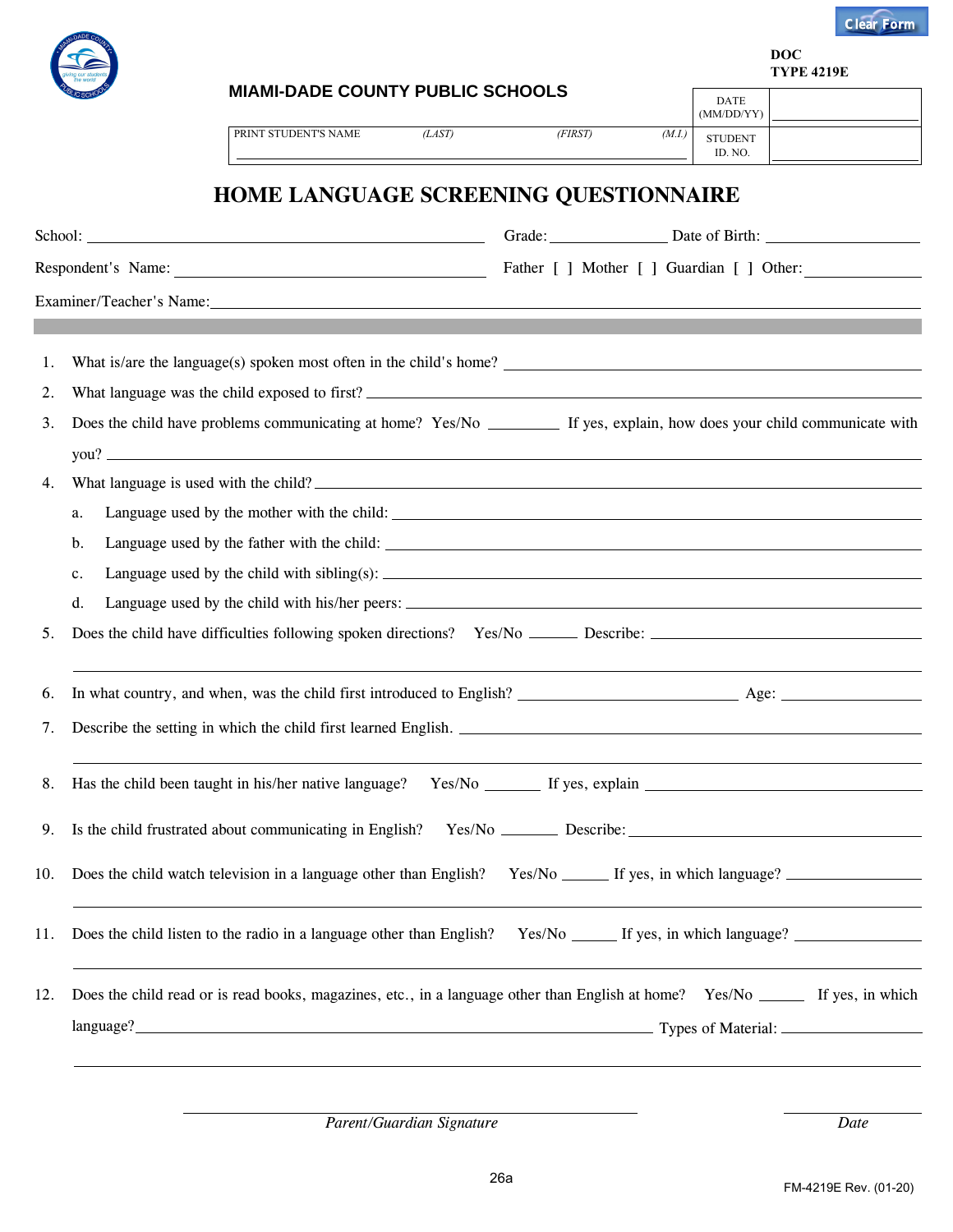

**TIPO DE DOCUMENTO 4219S**

|     |    |  |                                                |  |  |  |                               |           |            |          | <b>ESCUELAS PUBLICAS DEL CONDADO MIAMI-DADE</b> |           |                                                                                                                                                                                                                                |  |                                                                                                                                                                                                                                |
|-----|----|--|------------------------------------------------|--|--|--|-------------------------------|-----------|------------|----------|-------------------------------------------------|-----------|--------------------------------------------------------------------------------------------------------------------------------------------------------------------------------------------------------------------------------|--|--------------------------------------------------------------------------------------------------------------------------------------------------------------------------------------------------------------------------------|
|     |    |  |                                                |  |  |  |                               |           |            |          |                                                 |           | <b>FECHA</b><br>(MES/DÍA/AÑO)                                                                                                                                                                                                  |  |                                                                                                                                                                                                                                |
|     |    |  |                                                |  |  |  | NOMBRE IMPRESO DEL ESTUDIANTE |           | (Apellido) | (Nombre) |                                                 | (Inicial) | NÚMERO DE<br><b>IDENTIDAD DEL</b><br><b>ESTUDIANTE</b>                                                                                                                                                                         |  |                                                                                                                                                                                                                                |
|     |    |  |                                                |  |  |  |                               | (Spanish) |            |          |                                                 |           | CUESTIONARIO DE INVESTIGACIÓN DEL IDIOMA USADO EN EL HOGAR                                                                                                                                                                     |  |                                                                                                                                                                                                                                |
|     |    |  |                                                |  |  |  |                               |           |            |          |                                                 |           |                                                                                                                                                                                                                                |  | Escuela: Fecha de Racimiento: Escuela: Fecha de Racimiento: Pecha de Racimiento: Pecha de Racimiento: Pecha de Racimiento: Pecha de Racimiento: Pecha de Racimiento: Pecha de Racimiento: Pecha de Racimiento: Pecha de Racimi |
|     |    |  |                                                |  |  |  |                               |           |            |          |                                                 |           |                                                                                                                                                                                                                                |  |                                                                                                                                                                                                                                |
|     |    |  |                                                |  |  |  |                               |           |            |          |                                                 |           |                                                                                                                                                                                                                                |  |                                                                                                                                                                                                                                |
|     |    |  |                                                |  |  |  |                               |           |            |          |                                                 |           |                                                                                                                                                                                                                                |  |                                                                                                                                                                                                                                |
| 1.  |    |  |                                                |  |  |  |                               |           |            |          |                                                 |           |                                                                                                                                                                                                                                |  | ¿Cuál o cuáles son los idiomas que se hablan más frecuentemente en el hogar del niño?                                                                                                                                          |
| 2.  |    |  |                                                |  |  |  |                               |           |            |          |                                                 |           |                                                                                                                                                                                                                                |  |                                                                                                                                                                                                                                |
| 3.  |    |  |                                                |  |  |  |                               |           |            |          |                                                 |           |                                                                                                                                                                                                                                |  | ¿Tiene problemas el niño comunicándose en el hogar? Sí/No Silometes el si contestó sí, explique cómo su niño se comunica con                                                                                                   |
| 4.  |    |  | $i$ Qué idioma se usa con el niño en el hogar? |  |  |  |                               |           |            |          |                                                 |           |                                                                                                                                                                                                                                |  |                                                                                                                                                                                                                                |
|     | a. |  |                                                |  |  |  |                               |           |            |          |                                                 |           | Idioma que usa la madre con el niño el estado en el mito de la contradición de la contradición de la contradición de la contradición de la contradición de la contradición de la contradición de la contradición de la contrad |  |                                                                                                                                                                                                                                |
|     | b. |  |                                                |  |  |  |                               |           |            |          |                                                 |           | Idioma que usa el padre con el niño el proporcional de la contradición de la contradición de la contradición de la contradición de la contradición de la contradición de la contradición de la contradición de la contradición |  |                                                                                                                                                                                                                                |
|     | c. |  |                                                |  |  |  |                               |           |            |          |                                                 |           |                                                                                                                                                                                                                                |  |                                                                                                                                                                                                                                |
|     | d. |  |                                                |  |  |  |                               |           |            |          |                                                 |           | Idioma que usa el niño para comunicarse con sus compañeros el aproximado en la parte de la para comunicarse con sus compañeros el aproximado en la parte de la parte de la parte de la parte de la parte de la parte de la par |  |                                                                                                                                                                                                                                |
| 5.  |    |  |                                                |  |  |  |                               |           |            |          |                                                 |           |                                                                                                                                                                                                                                |  |                                                                                                                                                                                                                                |
|     |    |  |                                                |  |  |  |                               |           |            |          |                                                 |           |                                                                                                                                                                                                                                |  |                                                                                                                                                                                                                                |
| 6.  |    |  |                                                |  |  |  |                               |           |            |          |                                                 |           |                                                                                                                                                                                                                                |  |                                                                                                                                                                                                                                |
| 7.  |    |  |                                                |  |  |  |                               |           |            |          |                                                 |           |                                                                                                                                                                                                                                |  | Describa el medio ambiente en el cual inicialmente el niño aprendio el ingles.                                                                                                                                                 |
|     |    |  |                                                |  |  |  |                               |           |            |          |                                                 |           |                                                                                                                                                                                                                                |  |                                                                                                                                                                                                                                |
|     |    |  |                                                |  |  |  |                               |           |            |          |                                                 |           |                                                                                                                                                                                                                                |  |                                                                                                                                                                                                                                |
| 9.  |    |  |                                                |  |  |  |                               |           |            |          |                                                 |           |                                                                                                                                                                                                                                |  |                                                                                                                                                                                                                                |
| 10. |    |  |                                                |  |  |  |                               |           |            |          |                                                 |           |                                                                                                                                                                                                                                |  | ¿Mira el niño la televisión en algún otro idioma que no sea el inglés? Si/No _________________________________                                                                                                                 |
|     |    |  |                                                |  |  |  |                               |           |            |          |                                                 |           |                                                                                                                                                                                                                                |  |                                                                                                                                                                                                                                |
|     |    |  |                                                |  |  |  |                               |           |            |          |                                                 |           | 11. ¿Escucha el niño la radio en algún otro idioma que no sea el inglés en el hogar? Sí/No _______ Si la respuesta es sí, ¿en qué                                                                                              |  |                                                                                                                                                                                                                                |
| 12. |    |  |                                                |  |  |  |                               |           |            |          |                                                 |           |                                                                                                                                                                                                                                |  | ¿Lee el niño o se le lee al niño libros, revistas, etc., en algún otro idioma que no sea el inglés? Sí/No _________ Si la respuesta es sí,                                                                                     |
|     |    |  |                                                |  |  |  |                               |           |            |          |                                                 |           |                                                                                                                                                                                                                                |  | gen qué idioma?<br>Tipos de Materiales:                                                                                                                                                                                        |
|     |    |  |                                                |  |  |  |                               |           |            |          |                                                 |           |                                                                                                                                                                                                                                |  |                                                                                                                                                                                                                                |

Firma del Padre / Tutor Fecha